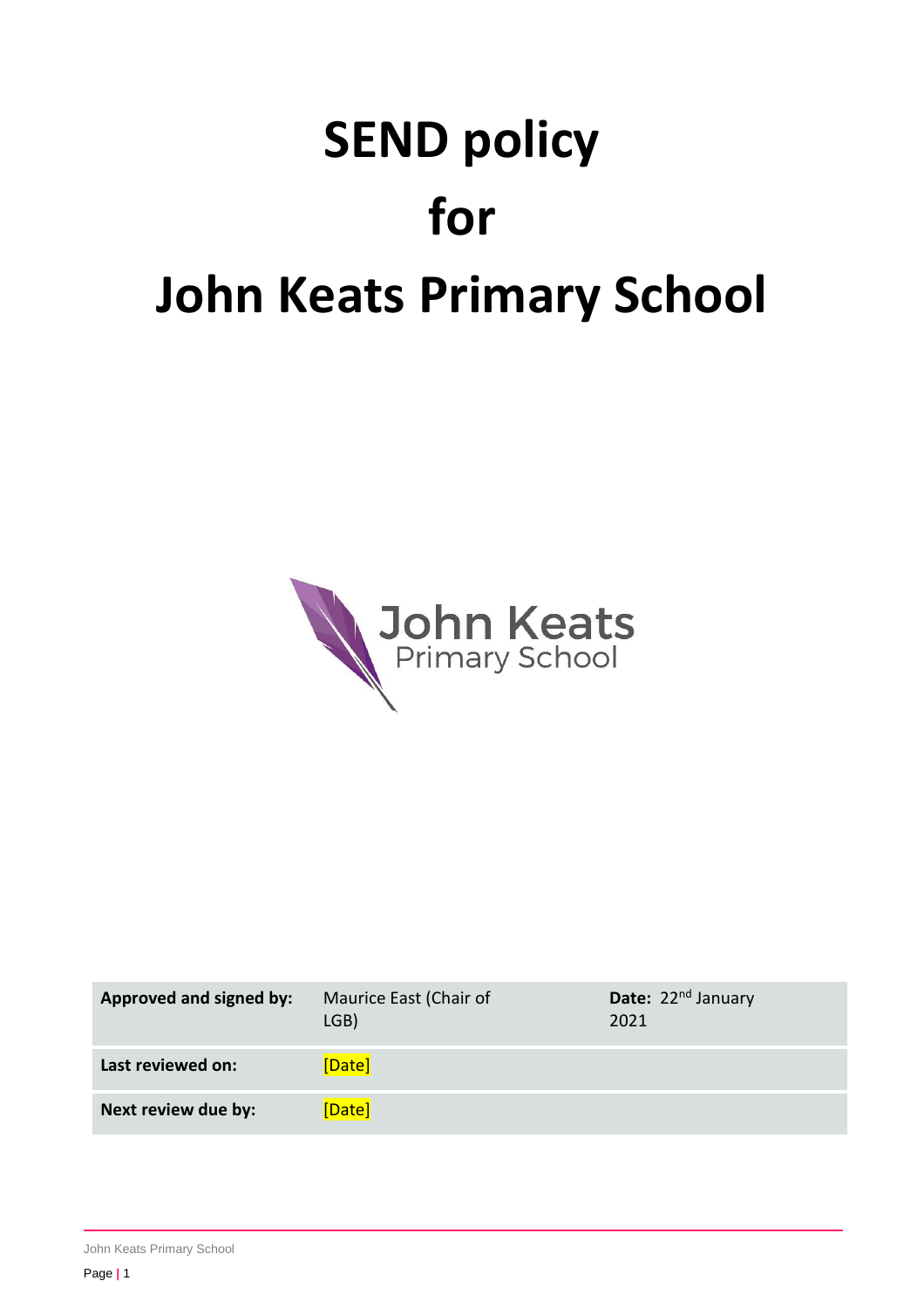# **Contents**

## <span id="page-1-0"></span>**1. Aims**

Our SEND policy and information report aims to:

- Set out how our school will support and make provision for pupils with special educational needs and disabilities (SEND)
- Explain the roles and responsibilities of everyone involved in providing for pupils with SEND

At John Keats Primary School, we believe that every pupil, regardless of gender, race or disability, has a right to equal access to a broad and balanced curriculum. We consider it essential that the curriculum is presented in a supportive and stimulating atmosphere, which values each child and encourages them to achieve their full potential.

This encompasses the four main areas of SEND.

- Communication and interaction
- Cognition and learning
- Social, mental and emotional health
- Sensory and/or physical

# <span id="page-1-1"></span>**2. Legislation and guidance**

This policy and information report is based on the statutory [Special Educational Needs and](https://www.gov.uk/government/uploads/system/uploads/attachment_data/file/398815/SEND_Code_of_Practice_January_2015.pdf)  [Disability \(SEND\) Code of Practice](https://www.gov.uk/government/uploads/system/uploads/attachment_data/file/398815/SEND_Code_of_Practice_January_2015.pdf) and the following legislation:

- [Part 3 of the Children and Families Act 2014](http://www.legislation.gov.uk/ukpga/2014/6/part/3), which sets out schools' responsibilities for pupils with SEN and disabilities
- [The Special Educational Needs and Disability Regulations 2014](http://www.legislation.gov.uk/uksi/2014/1530/contents/made), which set out schools' responsibilities for education, health and care (EHC) plans, SEND co-ordinators (SENDCOs) and the SEND information report

This policy also complies with our funding agreement and articles of association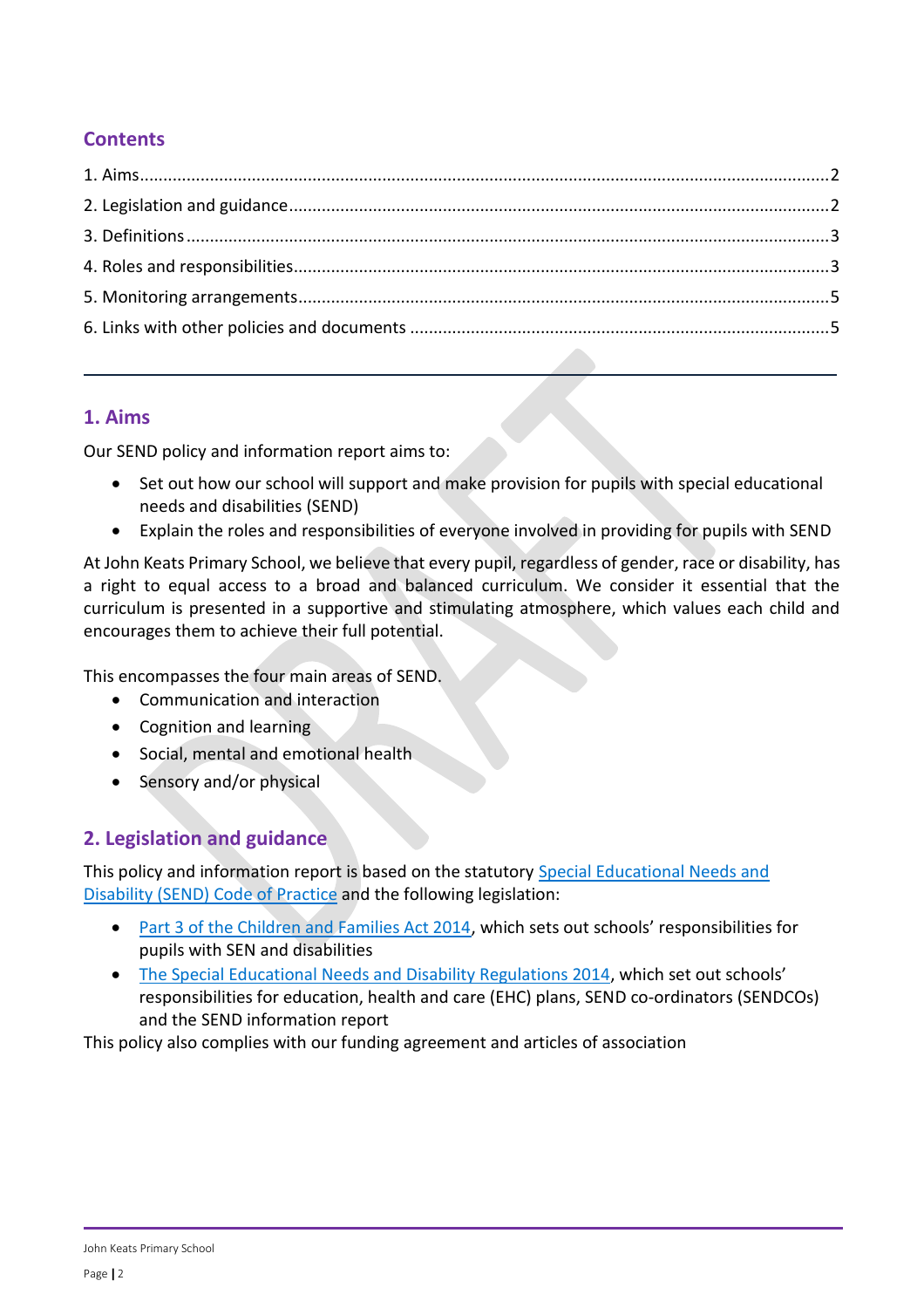## <span id="page-2-0"></span>**3. Definitions**

A pupil has SEND if they have a learning difficulty or disability which calls for special educational provision to be made for them.

They have a learning difficulty or disability if they have:

- A significantly greater difficulty in learning than the majority of the others of the same age, or
- A disability which prevents or hinders them from making use of facilities of a kind generally provided for others of the same age in mainstream schools

Special educational provision is educational or training provision that is additional to, or different from, that made generally for other children or young people of the same age by mainstream schools.

## <span id="page-2-1"></span>**4. Roles and responsibilities**

#### **4.1 The SENDCO**

The SENDCO is Evie Littlechild [elittlechild@jkacademy.org.uk](mailto:elittlechild@jkacademy.org.uk)

They will:

- Work with the headteacher and SEND governor to determine the strategic development of the SEND policy and provision in the school
- Have day-to-day responsibility for the operation of this SEND policy and the co-ordination of specific provision made to support individual pupils with SEND, including those who have EHC plans
- Provide professional guidance to colleagues and work with staff, parents, and other agencies to ensure that pupils with SEND receive appropriate support and high-quality teaching
- Advise on the graduated approach to providing SEND support
- Advise on the deployment of the school's delegated budget and other resources to meet pupils' needs effectively
- Be the point of contact for external agencies, especially the local authority and its support services
- Liaise with potential next providers of education to ensure that the school meets its responsibilities under the Equality Act 2010 with regard to reasonable adjustments and access arrangements
- Ensure the school keeps the records of all pupils with SEND up to date

#### **4.2 The SEND governor**

The SEND governor will:

- Help to raise awareness of SEND issues at governing board meetings
- Monitor the quality and effectiveness of SEND and disability provision within the school and update the governing board on this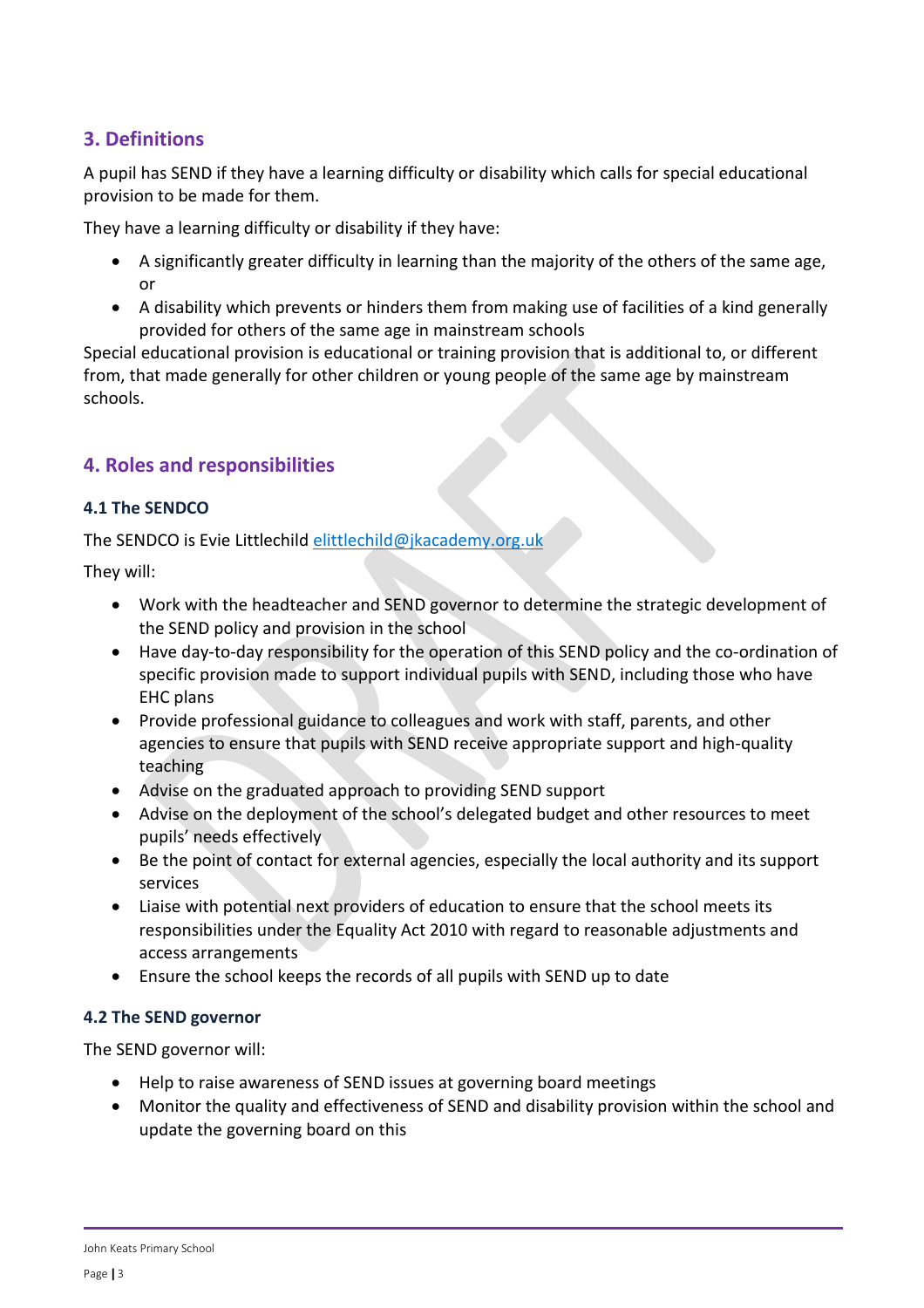Work with the headteacher and SENDCO to determine the strategic development of the SEND policy and provision in the school

#### **4.3 The headteacher**

The headteacher will:

- Work with the SENDCO and SEND governor to determine the strategic development of the SEND policy and provision within the school
- Have overall responsibility for the provision and progress of learners with SEND

#### **4.4 Class teachers**

Each class teacher is responsible for:

- The progress and development of every pupil in their class
- Working closely with any teaching assistants or specialist staff to plan and assess the impact of support and interventions and how they can be linked to classroom teaching
- Working with the SENDCO to review each pupil's progress and development and decide on any changes to provision
- Ensuring they follow this SEND policy

#### **4.5 Speech and Language Therapist**

The Speech and Language Therapist (SALT) is Jenni Evans.

She is responsible for:

- Identifying children's developmental speech and communication difficulties/disorders
- Supporting the SENDCO, class teachers and teaching assistants to devise, implement and review evidence based interventions and/or strategies to support language development in class
- Where appropriate assess communication environments
- Writing and maintaining confidential case notes and reports, as well as information for school staff, parents/carers and other professionals
- Planning and delivering training sessions to increase staff awareness of speech language and communication needs, and improve the effectiveness of interventions and support
- Working 1 full day in school each week

#### **4.6 Educational Psychologist**

We work in partnership with the Southwark Educational Psychology (EP) service.

Our Principal Educational Psychologists are: Emma Pearl & Hanna Hancock

Our Link Educational Psychologist is:

Our SEND Inclusion Practitioner is: Carol Dalton

They are responsible for: